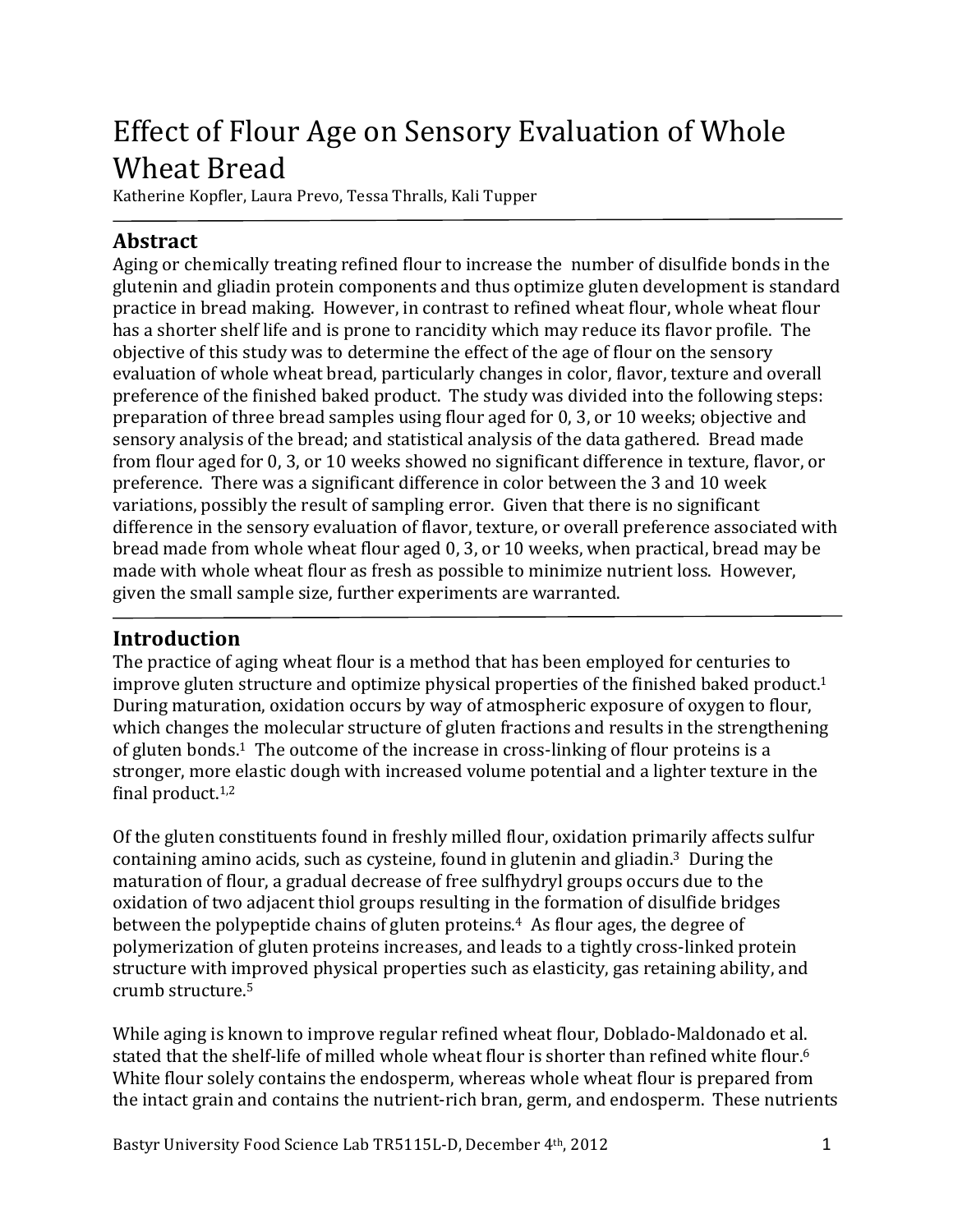include thiamin, riboflavin, niacin, vitamin B6, folate, pantothenic acid, choline, betaine, vitamin'E, lysine, phosphorus, potassium, magnesium, iron, zinc, manganese, selenium, fiber, proteins, and unsaturated fats. $7,8$ 

Stone milled (SM) wheat flours are more nutrient dense and flavorful than roller milled  $(KM)$  flours since they contain the original proportions of the endosperm, bran, and germ.<sup>7,</sup>  $9,1$  Also, stone grinding is a slower process, which doesn't create as much heat. 7 Excessive heat temperatures from milling can destroy vitamins in the flour due to oxidation and subsequent rancidity of the fat in the germ.  $7'$  A 2008 study compared the vitamin E content of SM wheat flour to RM wheat flour after 297 days of storage and found the SM wheat flour retained greater vitamin E content.<sup>9</sup> Total vitamin E losses in the SM wheat flour were 25%, compared to 50% for the RM wheat flour after the storage period. <sup>9</sup> The drawback of SM wheat flour is a shorter shelf life, due to the germ and bran content, making it more susceptible to rancidity.<sup>1</sup>

Although whole wheat flour contains substantially more nutrients, many of these compounds are subject to biochemical changes that reduce flour functionality during storage.<sup>6</sup> The primary point of destabilization during storage is the degradation of lipids through lipase-mediated hydrolysis and, to a lesser extent, oxidation via lipoxygenase. Products of hydrolytic and/or oxidative rancidity can diminish the baking and sensory qualities of whole wheat flour.<sup>6</sup>

The B vitamins in wheat flour are particularly susceptible to destruction due to light and air exposure.<sup>7</sup> Additionally, light and air can cause lipoproteins to become denatured and polymerized, phospholipids to undergo hydrolysis and auto-oxidation of their unsaturated fatty acids, and the Maillard Reaction to occur, leading to carotene, vitamin E, and aroma  $losses.$ <sup>7, 9, 10</sup>

Rancidity in flour has been detected as soon as 2 to 14 days after milling, meaning lipid oxidation and nutrient losses occur quite soon after processing. 7 Therefore, it would seem beneficial from a nutritional standpoint to consume whole wheat flour very soon after it has been milled, preferably by stone-milling, to ensure the most desirable nutrient profile of the bread.

The purpose of the present study was to determine whether the length of aging whole. wheat flour affects flavor and/or texture of its finished baked product. In the experiment, whole wheat flour was utilized in a basic flatbread recipe at three varying ages—10 weeks, 3'weeks,'and'0'weeks.''The'age'of'the'flour'(independent'variable),'thus,'had'three' conditions under which the dependent variables (flavor, texture, color, and overall desirability) were measured in order to determine if there were significant sensory and/or objective differences between varying ages of whole wheat flour. The hypothesis was that while aging flour may improve the texture of flatbread, the flavor would be less desirable. It was predicted that as the age of flour increased, the volume and crumb structure of the flatbread would improve and the texture would be perceived as chewier. Conversely, it was expected that as the age of the flour increased, the flavor of the flatbread would diminish and overall, be qualified as less desirable.

Bastyr' University Food Science Lab TR5115L-D, December 4<sup>th</sup>, 2012 ''''''''''' 2012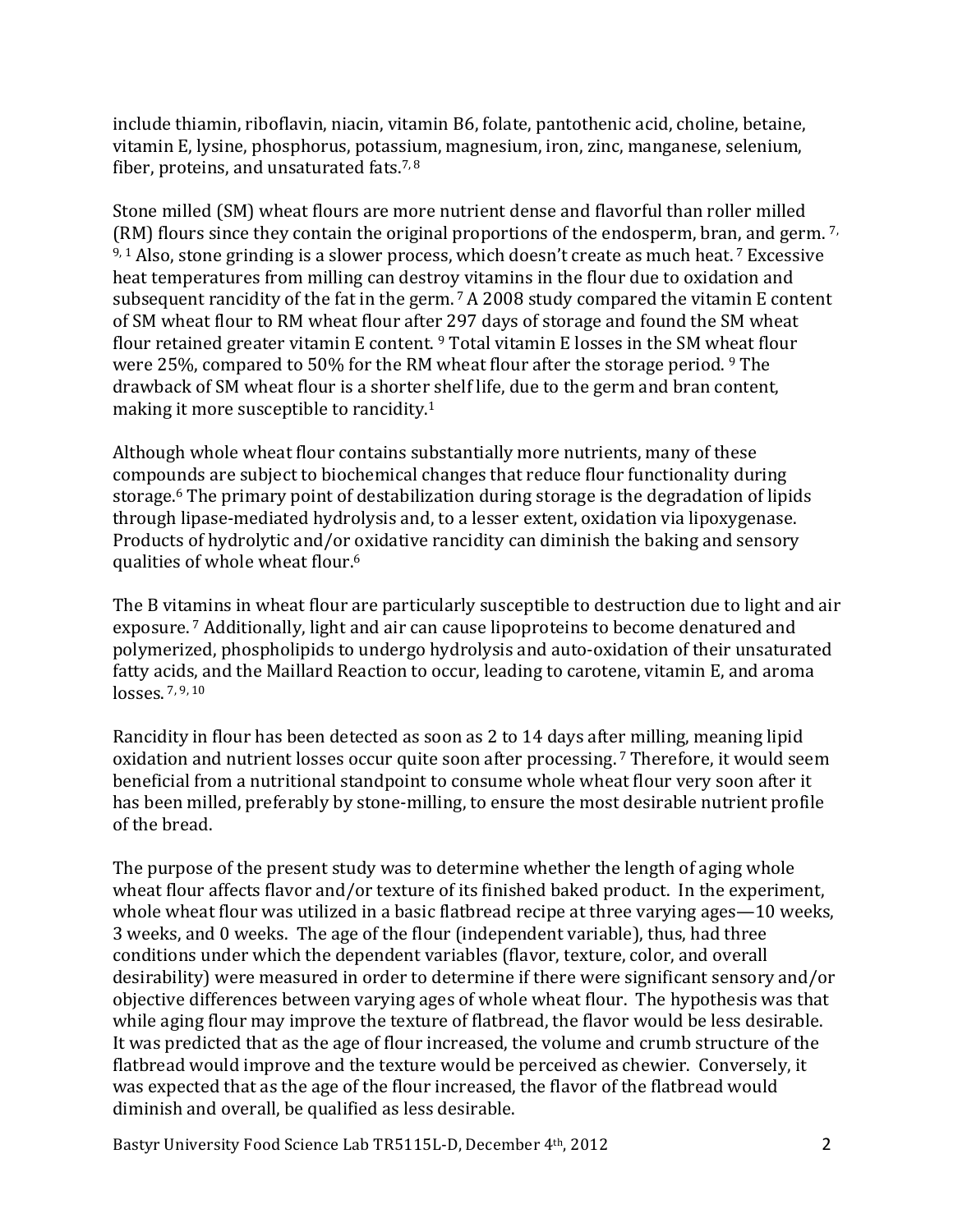## **Methods**

This study was divided into the following steps: preparation of three different bread samples, objective evaluation, sensory analysis of the bread, and statistical analysis of the data gathered.

#### Materials

For the 0 week and 3 week variations, organic hard red spring wheat berries from Bluebird Grain in the Upper Methow Valley of Washington State were purchased at PCC and ground using a Magic Mill stone grinder. Flour ground three weeks prior to bread preparation was stored on an uncovered sheet pan at cool room temperature (62-66 degrees F) and stirred twice per day. Flour ground the day of bread preparation was used within five minutes of grinding.

For the 10 week variation, hard red spring wheat flour was purchased already milled from King Arthur Flour. The grind date, as stamped on the package, was exactly 10 weeks prior to the date of bread preparation. The flour contained no bleach, no bromate, or any other added chemicals and included the entire wheat berry.

All variations were made with clover honey (Naturally Preferred), California olive oil (Napa Valley Naturals), iodized salt (Morton), and instant yeast (SAF).

#### Bread Preparation

For each bread variation 345 grams warm water, 65 grams honey, 20 grams olive oil, 300 g whole wheat flour (aged either 0, 3 or 10 weeks), 12 grams salt, and 12 grams yeast were combined in a Zojirushi Home Bakery Supreme Bread Machine and kneaded for 30 minutes on the dough cycle. After kneading, the dough was removed from the bread machine and allowed to rise in a covered glass bowl for 70 minutes. Following the initial rise, the dough was punched down and stretched to fit a 9 x 13 inch glass pan. The dough was covered and allowed to rise for 30 minutes then baked for 20 minutes in a 375 degree F oven. The complete recipe was the following:

#### **Basic Flatbread Recipe<sup>11,12</sup>**

**Ingredients** 345 grams warm water (37-45C) 65 grams honey 20 grams olive oil 300 g whole wheat flour (0 weeks, 3 weeks, or 10 weeks) 12 grams salt 12 grams dried yeast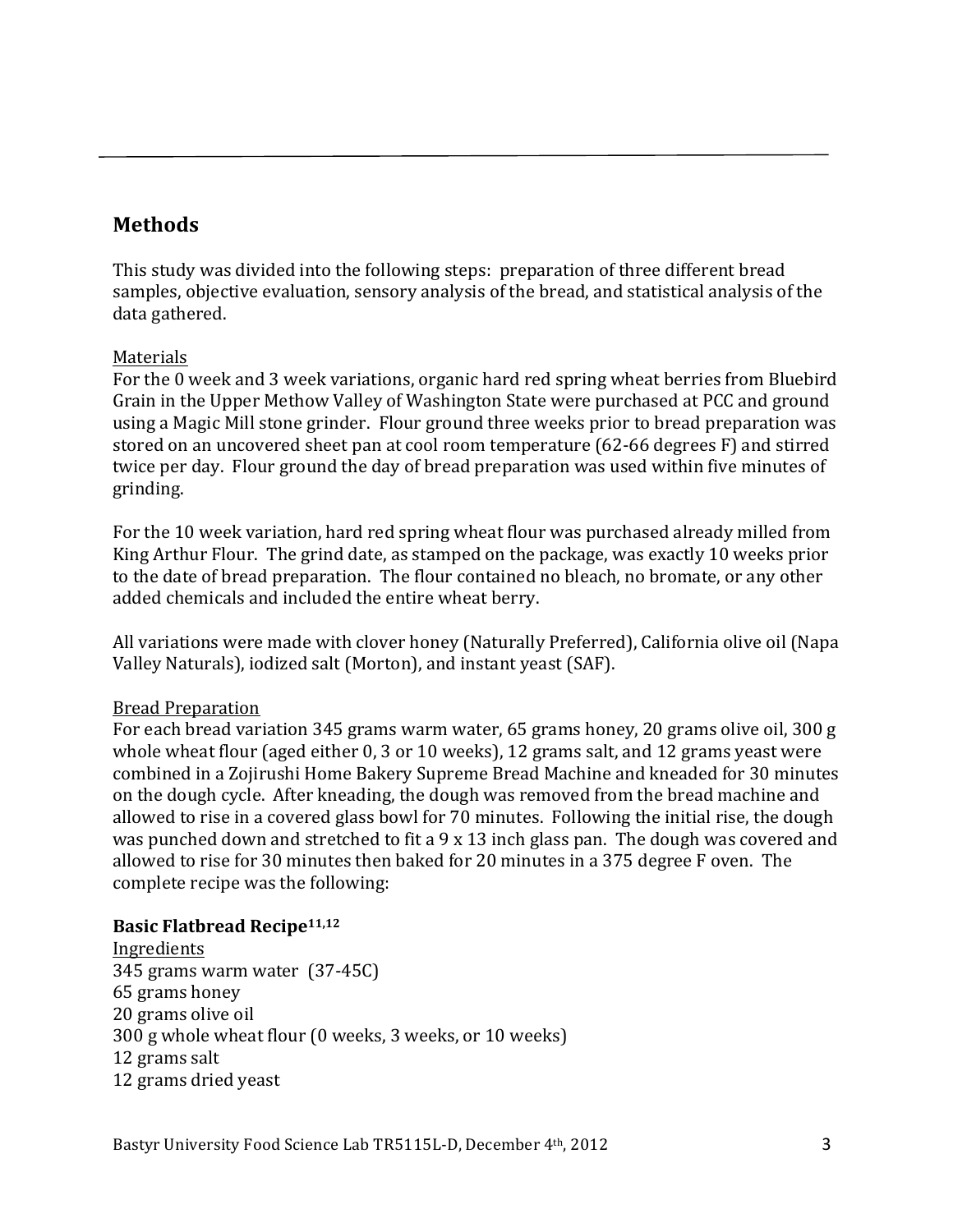#### Procedures

- 1. Measure water, honey, and oil into bread machine.
- 2. Add flour, salt, and yeast.
- 3. Knead for 30 minutes on dough cycle.
- 4. Remove dough from bread machine. Place dough in an oiled bowl and turn the dough to coat it with oil.
- 5. Cover the bowl with a towel and let rise in a warm, draft-free location for 70 minutes.
- 6. Punch dough down and place it in a lightly oiled  $9 \times 13$  inch glass pan.
- 7. By hand, gently stretch and press the dough until it covers the bottom of the pan.
- 8. Cover with a towel and let rise for 30 minutes in a warm, draft-free location.
- 9. Brush 1 Tbsp of olive oil over the top of the bread.
- 10. Bake 10-15 minutes, until brown or until toothpick comes out clean. Allow to cool for 5 minutes.
- Cut bread samples in half and measure the height in triplicate.
- Evaluate all the bread variations for crumb structure.
- Label bread samples to be cut immediately before sensory evaluation.

## Objective Evaluation

Each of the three bread variations was measured in triplicate for height.

## Sensory Evaluation

Each of the three bread variations was rated in triplicate for pore uniformity of crumb structure and pore size of crumb structure by the researchers using the scorecard shown in Figure 1.

| <b>Figure 1:</b> Scorecard for Sensory Evaluation of Crumb Structure |  |
|----------------------------------------------------------------------|--|
|----------------------------------------------------------------------|--|

| Rank the samples according to the following characteristics |                                                                                                                                           |                                                                                                                           |  |
|-------------------------------------------------------------|-------------------------------------------------------------------------------------------------------------------------------------------|---------------------------------------------------------------------------------------------------------------------------|--|
| <b>Treatment</b>                                            | <b>Crumb Structure</b><br>(Pore uniformity)<br>1-non-uniform<br>3-slightly uniform<br>5-somewhat uniform<br>7-almost uniform<br>9-uniform | <b>Crumb Structure</b><br>(Pore size)<br>1-Extremely small<br>3-Slightly small<br>5-Medium<br>7-Slightly large<br>9-Large |  |
| Flour aged 0 weeks                                          |                                                                                                                                           |                                                                                                                           |  |
| Flour aged 3 weeks                                          |                                                                                                                                           |                                                                                                                           |  |
| Flour aged 10 weeks                                         |                                                                                                                                           |                                                                                                                           |  |

To characterize the flavor, color, and texture of the three bread samples, descriptive sensory tests were administered to a panel using a 1 to 9 scale for each characteristic as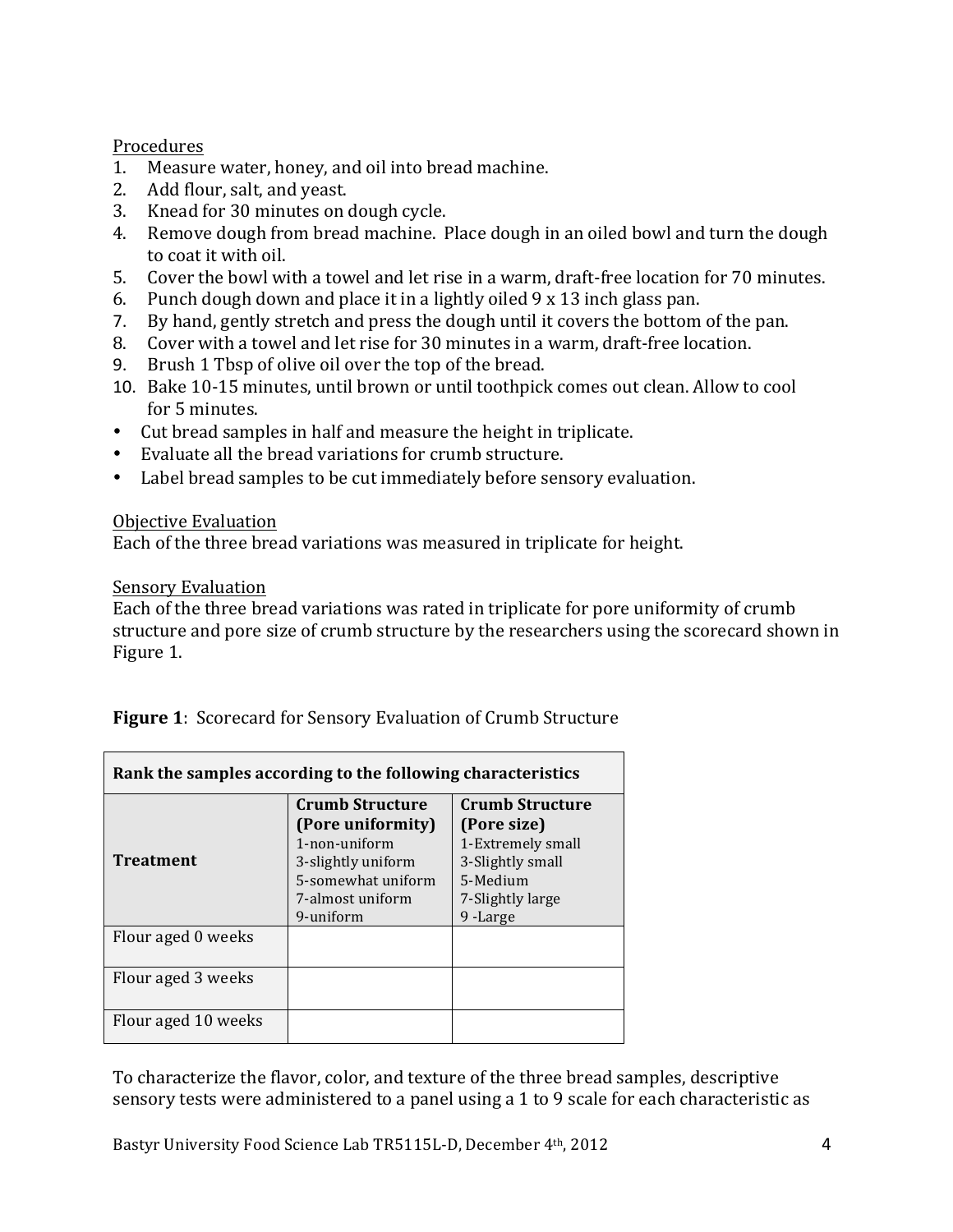shown in Figure 2. It is important to note that a rating of five was considered the most desired rating in each of the three categories.



Figure 2. Scorecard for Descriptive Sensory Tests

In addition, to discriminate perceived chewiness and taster preference of the bread samples, rank order difference and affective tests were also administered to the panel (Figure 3).

Figure 3. Scorecard for Rank Order Difference and Preference Tests

| Please rank each sample from 1 to 3 |                                  |                                   |
|-------------------------------------|----------------------------------|-----------------------------------|
|                                     | Which sample is the<br>chewiest? | Which sample do you<br>like best? |
| Sample A                            |                                  |                                   |
| <b>Sample B</b>                     |                                  |                                   |
| Sample C                            |                                  |                                   |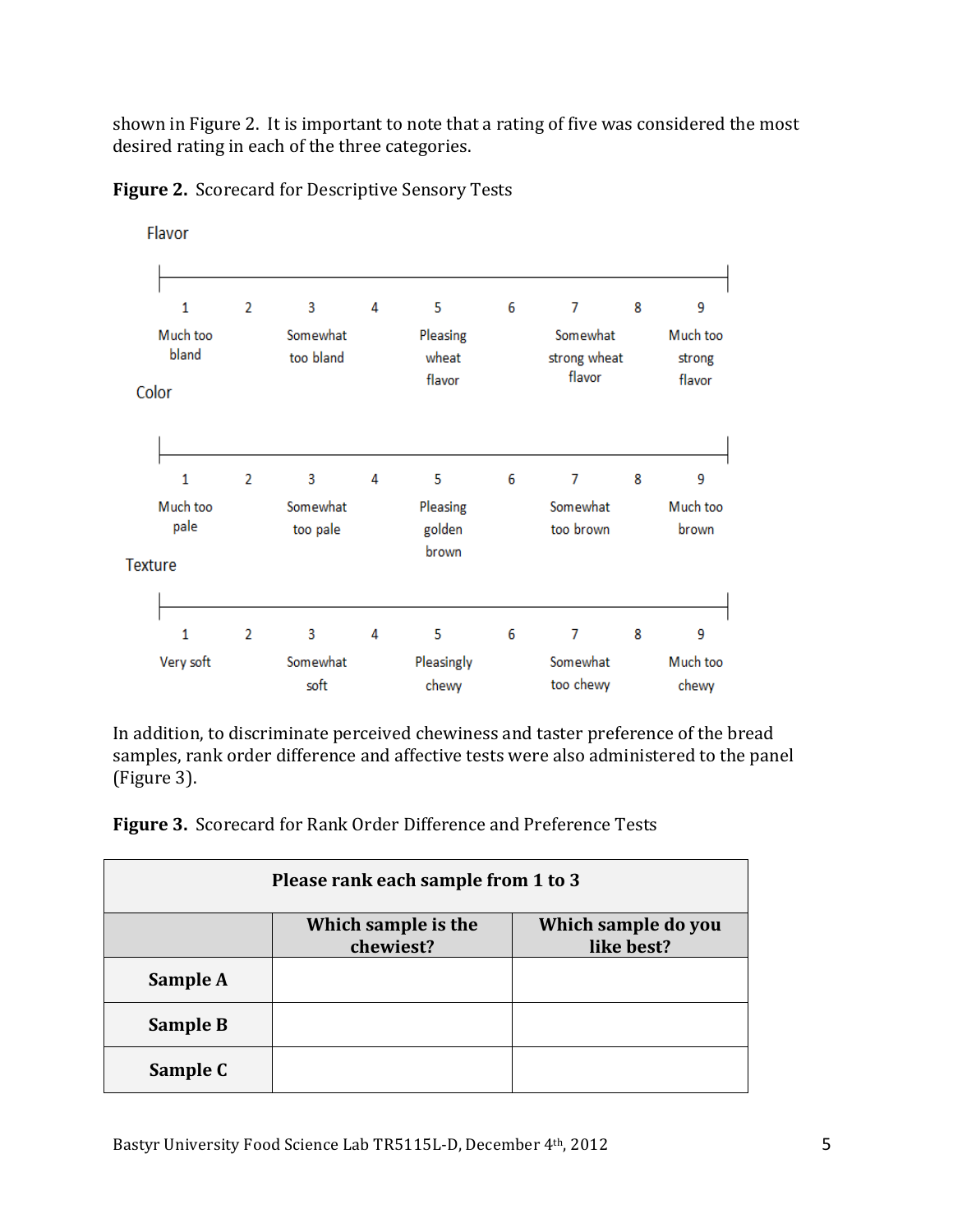With the exception of the evaluation of crumb structure, the sensory evaluation was done by'25'adult'male'and'female'untrained'testers on'the'same'day'as'the'bread'was'prepared.' Approximately 60% of the panel was made up from students at Bastyr University and the other 40% were non-Bastyr University associated adults in Seattle, WA

All subjects received a coded sample for each of the three variations, where Sample A was the 3 week variation, Sample B was the 0 week variation, and Sample C was the 10 week variation.

#### Statistical Analyses

The descriptive scale scorecards for flavor, color, and texture were analyzed using one-way between subjects ANOVAs with Tukey's HSD Test performed on significant results. The rank order tests for chewiness and preference were analyzed using one-way  $\chi^2$  tests.

## **Results**

Figure 4 shows the results from the descriptive tests for flavor, color, and texture. All three flours were thought to have fairly desirable flavor, texture, and color as indicated by the means of each test being close to 5 (Figure 2 shows that 5 is the most desirable characteristic).

**Figure 4.** Mean Sensory Evaluation Scores for Flavor, Color, and Texture in Bread made from Fresh versus Aged Flour



For the flavor, the means of each sample were relatively close to 5 and a one-way, betweensubjects ANOVA found no significant difference between means: F(2, 72)=0.414, p>0.05. This indicates that there was not a significant difference in flavor in any of the bread types.

For the color, the means of each sample were also relatively close to 5; however, one significant relationship was found using a one-way, between-subjects ANOVA:  $F(2)$ ,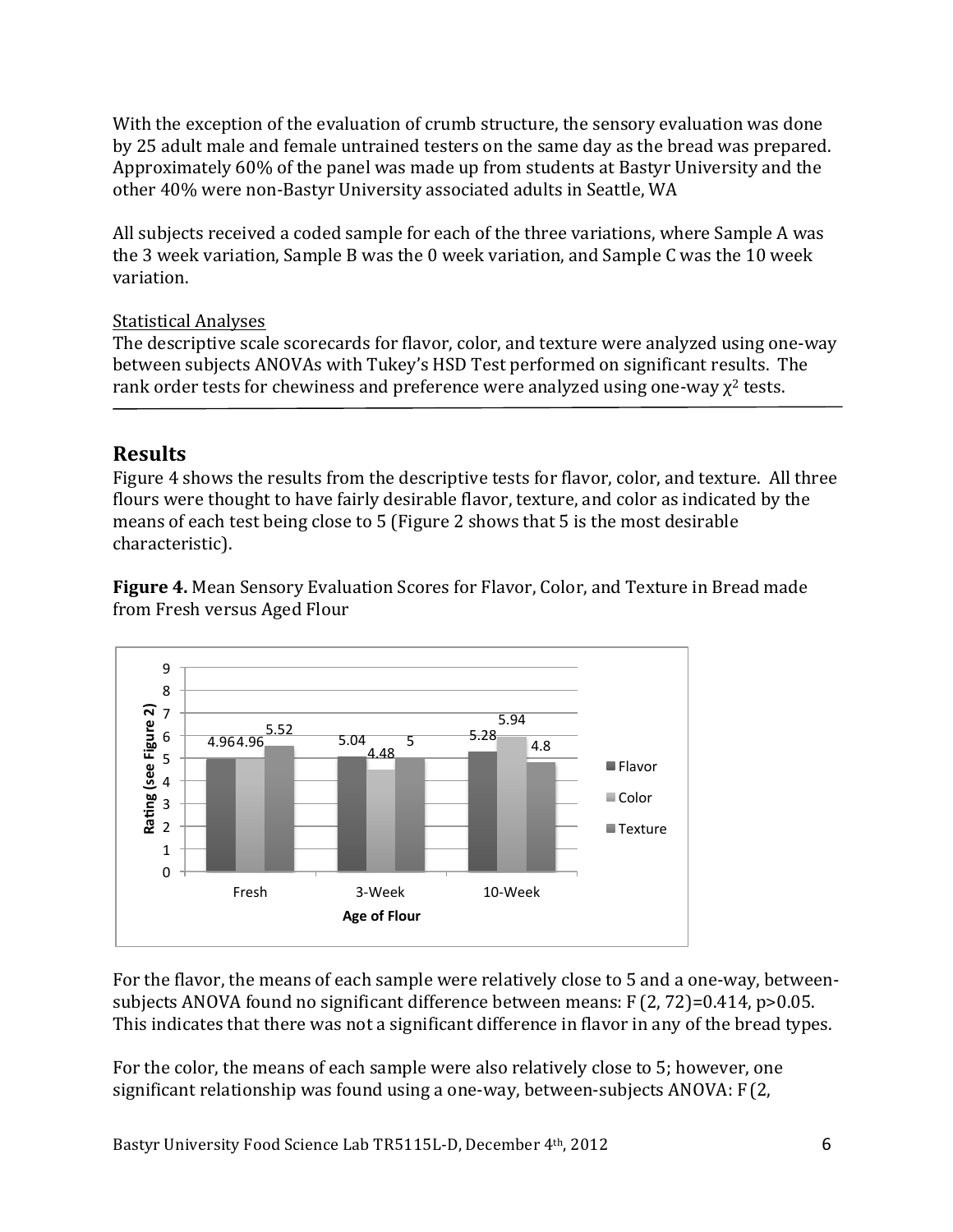$72$ ]=7.166, p<0.05. When Tukey's HSD post-hoc test was performed, the significant difference found was between the 3-week and 10-week sample, and the mean for the 0week sample was found in between the 3-week and 10-week sample.

Table 1. Panelists' Opinion of the Chewiest Bread

| <b>Age of flour</b> | Chewiest (f) |
|---------------------|--------------|
| 0-week              | r            |
| 3-Week              |              |
| 10-Week             | 10           |

The texture of the bread was analyzed in two ways: the panel evaluated the softness versus the chewiness of the bread and the researchers evaluated the volume and cell structure of the bread. The means of the panel's scores of each sample were all relatively close to 5 and no significant difference was found between means:  $F(2, 72)=1.77$ ,  $p>0.05$ . The panel also indicated which bread-type was the chewiest when compared to the other two bread types (see Table 1). These data were analyzed using a one-way chi square test:  $\chi^2$  (2)=1.0404, p>.05. The results of these two tests indicate that no significant differences existed between the perceived textures of the three bread types.

The researchers' evaluation of volume and cell structure is displayed in Table 2. Three'' different researchers evaluated and scored the crumb structure based on pore uniformity and pore size (Figure 4). Note that the color differences between samples seen in Figure 4 were due to changes in lighting conditions, and do not accurately represent each sample color. It was determined that the freshest flour produced the most uniform crumb structure and the flour that was aged 10 weeks produced the largest pore size. The volume of the flour aged 10 weeks, as indicated by the height of all products baked in pans of the same dimensions, was also the largest.

| <b>Treatment</b>   | <b>Baked</b><br>Height<br>(in) | <b>Crumb Structure</b><br>(Pore<br>uniformity)<br>1-non-uniform<br>3-slightly uniform<br>5-somewhat<br>uniform<br>7-almost uniform<br>9-uniform | <b>Crumb Structure</b><br>(Pore size)<br>1-Extremely small<br>3-Slightly small<br>5-Medium<br>7-Slightly large<br>9-Large |
|--------------------|--------------------------------|-------------------------------------------------------------------------------------------------------------------------------------------------|---------------------------------------------------------------------------------------------------------------------------|
| Flour aged 0 weeks | 1.94                           | 6.33                                                                                                                                            | 3.33                                                                                                                      |
| Flour aged 3 weeks | 2.17                           | 5.67                                                                                                                                            | 3.00                                                                                                                      |

|  | Table 2. Analysis of Bread Height and Crumb Structure |
|--|-------------------------------------------------------|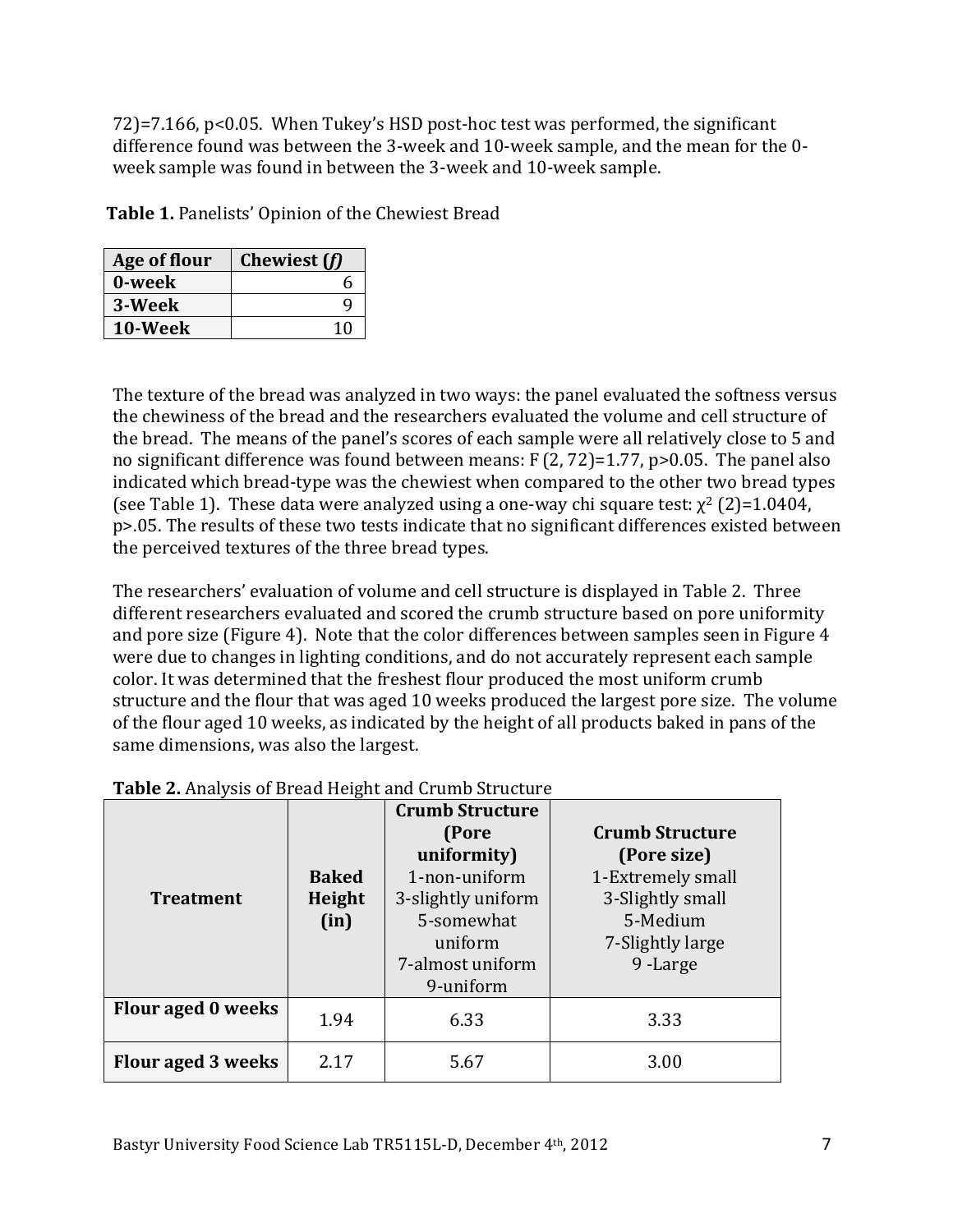| <b>Flour aged 10</b> | 1 Q<br>. |       | л.   |
|----------------------|----------|-------|------|
| weeks                |          | τ. υ. | T.VU |

Figure 4. Pore uniformity and size of each bread sample. Pictured from top to bottom: 0-week-old flour, 3-week-old flour, and 10week-old flour.



Finally, the panel was asked which bread type was their favorite. The panel was almost exactly evenly divided between the three bread types (see Table 3). Still, the results were analyzed with a one-way chi square test which indicated that bread preference was not dependent on the age of the flour:  $\chi^2(2)=0.080$ , p>.05.

|         | <b>Favorite</b> (f) |
|---------|---------------------|
| Fresh   | 8                   |
| 3-Week  | Q                   |
| 10-Week | Я                   |

Table 3. Panelists' Favorite Bread Type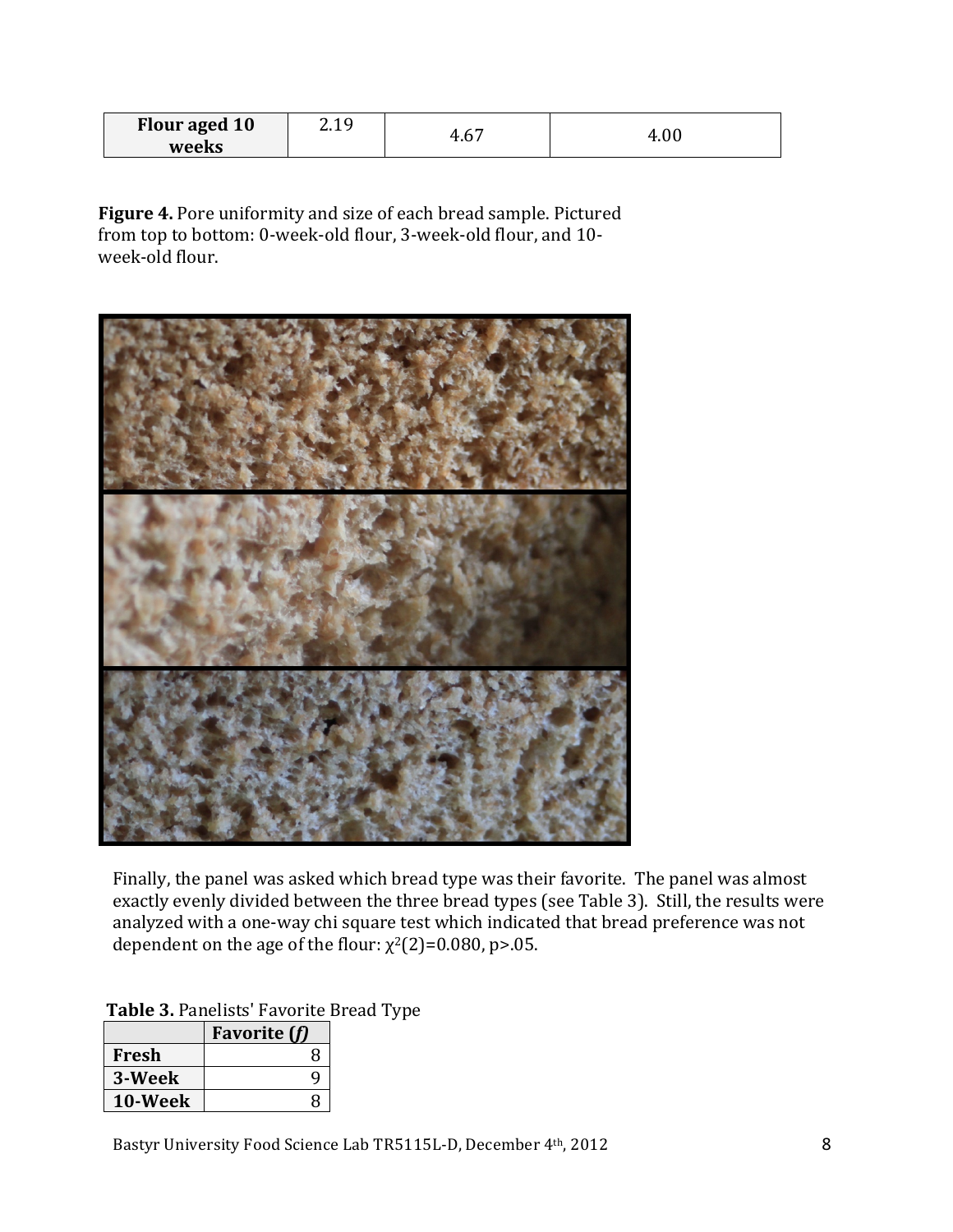## **Discussion**

The purpose of this study was to determine whether the length of aging whole wheat flour affects flavor and/or texture of its finished baked product. The hypothesis was that while aging flour'may improve the texture of flatbread, the flavor would be less desirable. As this study revealed, these results were not obtained.

The significant results found in the color between the 3-week and 10-week samples do not make practical sense because the mean of the rating for color of the 0-week sample was 4.96, which is between the means of the 3-week and 10-week sample. Therefore, these significant results most likely reflect a type 1 experimental error that was most likely caused by one of the confounding variables discussed below.

The results of the study were not significant because too much variability existed within the subjects and not enough variability existed between subjects. One explanation for the large amount of variability within the subjects is that an untrained panel was used for descriptive sensory analysis. Since the panel was not made up of trained professionals, the nuances in texture, color, and flavor between the bread samples were difficult to detect. Perhaps a trained panel would have detected a chewier texture in the aged flour and a more pleasing taste in the fresh flour.

Also, there were some confounding variables that affected the characteristics of the flour. The fresh flour and the flour that was aged three weeks were from the same wheat and milled on the same mill; although the flour that was aged ten weeks was from the same type of wheat, it was a bought from a different company and milled in a different location with a different mill. Also, the flour that was aged three weeks was used first and while the dough was rising the house was still cold. The house was warmer while the dough from the other two flours was rising. This could affect the volume and texture of the final bread product.

Most likely, however, significant results were not found because the difference in texture. color, and flavor in the different bread samples were so small or non-existent. These results'suggest'that'aging does not significantly affect the texture, and therefore, perhaps it is better to use freshly milled flour for its nutrient content.<sup>1,7</sup>

Possibilities for future studies include making all variation with flour from the same grain and ground in the same mill to reduce variation between conditions; adding dough conditioners to improve the texture and gluten development of un-aged flour; aging the flour'longer than 10' weeks to determine if detectable changes occur; making more loaves' per condition to improve the power of the statistical tests to detect small changes; using specialized equipment to objectively measure the elasticity of the dough and texture of the

Bastyr University Food Science Lab TR5115L-D, December 4th, 2012 '''''''''' '''''